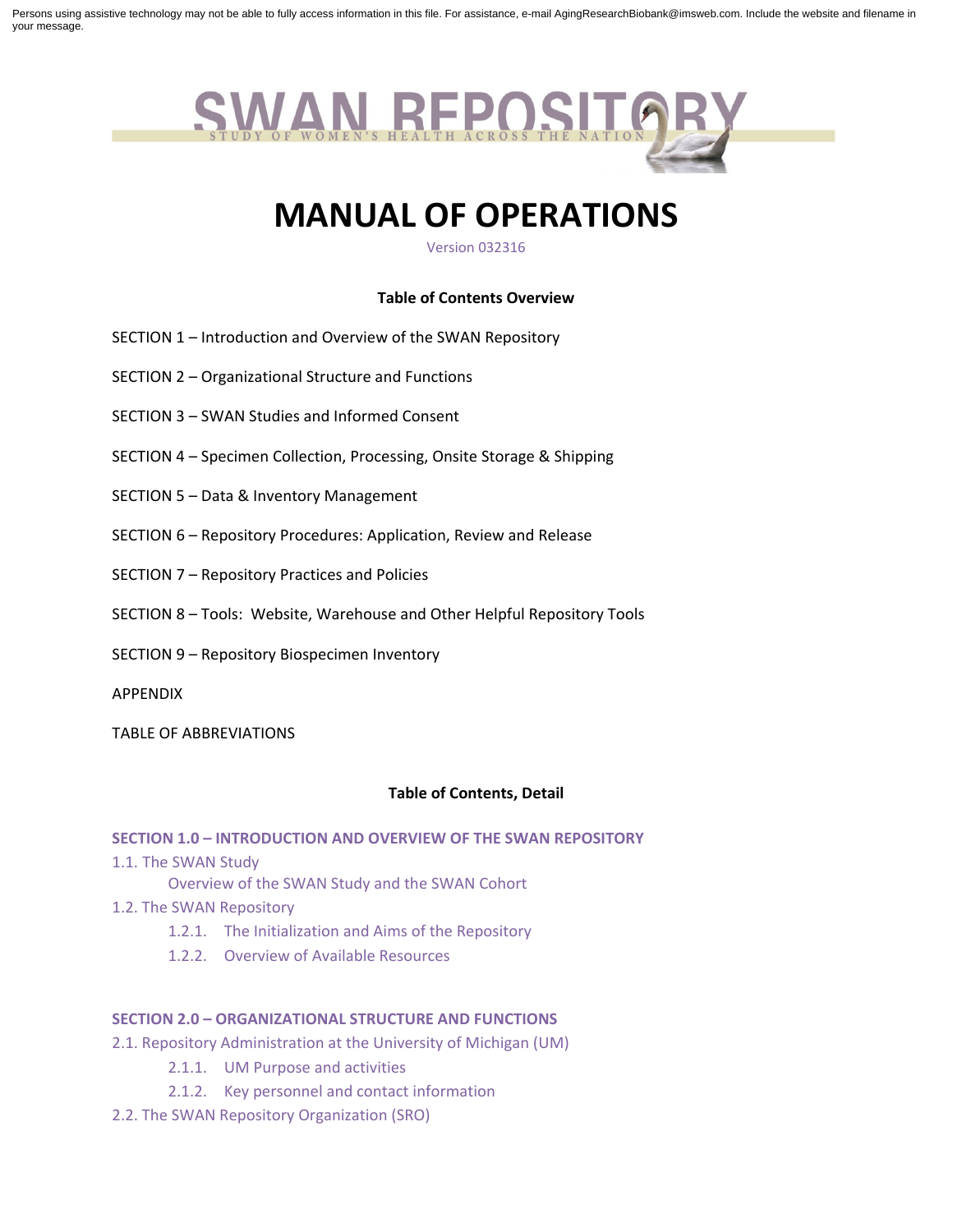- 2.2.1. SRO Purpose and activities
- 2.2.2. SRO Membership
- 2.3. The SWAN Repository Advisory Group (SRAG)
	- 2.3.1. SRAG Purpose and activities
	- 2.3.2. SRAG Membership
- 2.4. The Role of the SWAN Steering Committee (SC)
- 2.5. The Role of the National Institute of Aging (NIA)
- 2.6. Repository Physical Facilities Precision Bioservices, Frederick, MD
	- 2.6.1. Purpose and activities
	- 2.6.2. Key Personnel and contact information
	- 2.6.3. History and Changes of Physical Facilities since SWAN Study Inception
- 2.7. Inventory Management Services IMS, Inc.
	- 2.7.1. IMS Purpose and activities
	- 2.7.2. Key Personnel and contact information
- 2.8. Diagram of SWAN Repository Organizations and Functions

## **SECTION 3.0 – SWAN STUDIES AND INFORMED CONSENT**

- 3.1. SWAN CORE STUDY
	- 3.1.1. Brief Study Description
	- 3.1.2. Consent for Core Specimens in the Repository
		- 3.1.2.1. Core IRB/PHI Issue for Repository specimens (2014)

## 3.2. DAILY HORMONE STUDY (DHS)

- 3.2.1. Brief Study Background
- 3.2.2. Consent for DHS Samples in the Repository
- 3.3. DNA STUDY
	- 3.3.1. Brief Study Background
	- 3.3.2. Consent for DNA Samples in the Repository
		- 3.3.2.1. Return of Genetic Results to Participants
	- 3.3.3. Certificate of Confidentiality
	- 3.3.4. Review of IRB Restrictions for DNA

## **SECTION 4.0 – SPECIMEN COLLECTION, PROCESSING, ONSITE STORAGE & SHIPPING**

## 4.1. SWAN CORE ANNUAL VISIT SPECIMENS

- 4.1.1. Annual Visit Serum & Plasma Collection, Processing, and Onsite Storage
	- 4.1.1.1. Blood Collection Supply Kit
	- 4.1.1.2. Blood Collection, Specimen Collection Log
	- 4.1.1.3. Onsite Processing of Blood Samples (Serum & Plasma)
	- 4.1.1.4. Temporary Onsite Storage of Blood Samples
- 4.1.2. Annual Visit Urine Collection, Processing, and Onsite Storage
	- 4.1.2.1. Urine Specimen Collection Supply Kit
	- 4.1.2.2. Urine Specimen Collection
	- 4.1.2.3. Urine Specimen Onsite Processing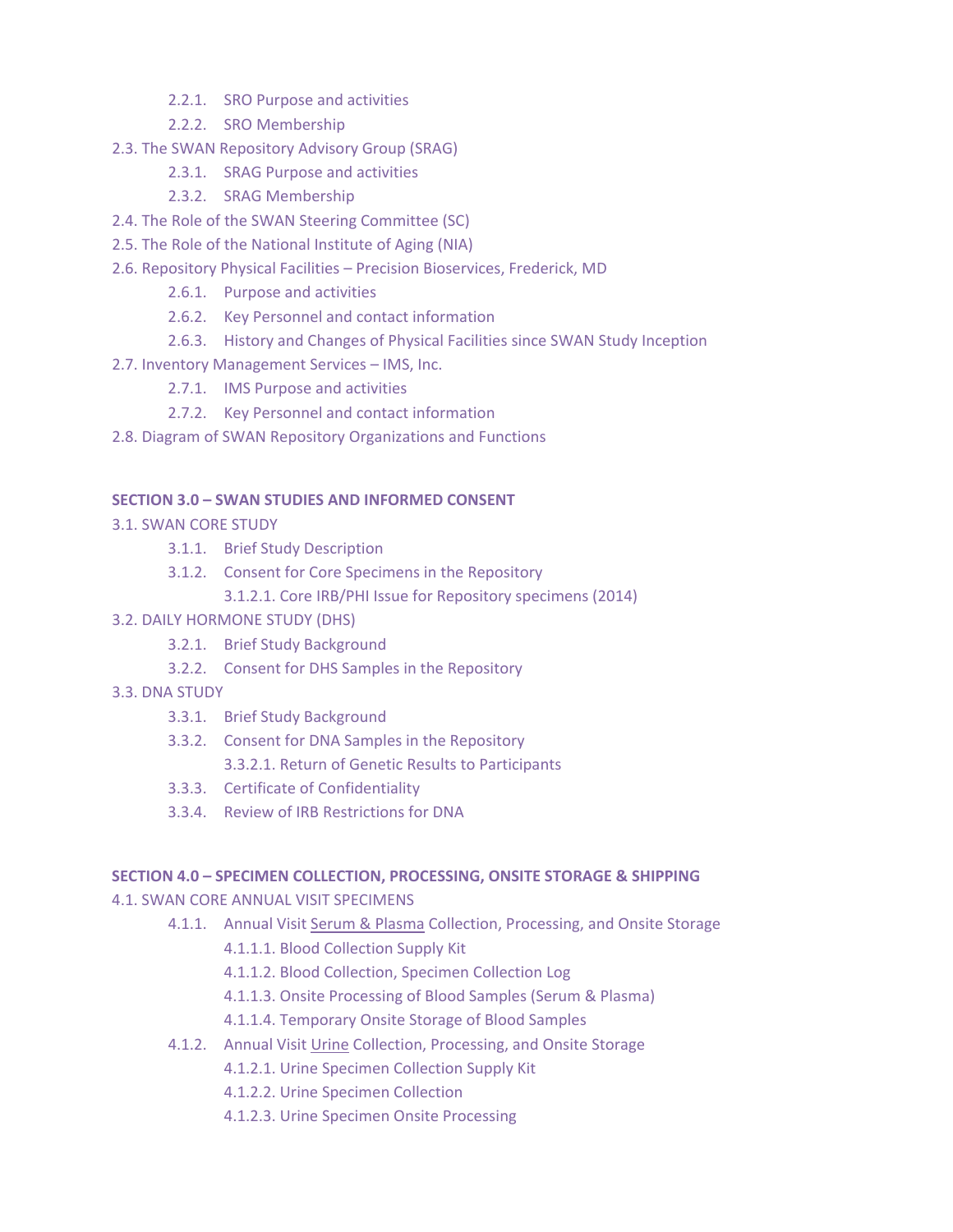- 4.1.2.4. Urine Specimen Temporary Onsite Storage
- 4.1.3. Shipping Annual Visit Specimens to the Repository
- 4.1.4. Summary of Annual Visit Blood and Urine Samples Collected for Repository
- 4.1.5. Visit 15 (SWAN V) Updates to Core Annual Visit Specimen Collection
	- 4.1.5.1. V15 Repository Specimens Collected
	- 4.1.5.2. Updated Repository Shipping Address and Personnel
	- 4.1.5.3. New Bone Turnover/Urine Collection Sites
	- 4.1.5.4. Specimen Boxes Used to Store and Ship Repository Samples
	- 4.1.5.5. Electronic Manifests
- 4.2. DAILY HORMONE STUDY (DHS) SPECIMENS
	- 4.2.1. DHS Urine Kit, Collection, Processing, and Onsite Storage
		- 4.2.1.1. DHS Urine Collection Kit
		- 4.2.1.2. DHS Urine Specimen Collection and Log
		- 4.2.1.3. DHS Urine Specimen Processing & the Urine Collection Log
		- 4.2.1.4. DHS Urine Temporary Storage at Sites
	- 4.2.2. DHS Serum Kit, Collection, Processing, and Onsite Storage
		- 4.2.1.1. DHS Serum Collection Kit
		- 4.2.1.2. DHS Serum Specimen Collection
		- 4.2.1.3. DHS Serum Specimen Processing
		- 4.2.1.4. DHS Serum Temporary Storage at Sites
	- 4.2.3. Shipping DHS Specimens to the Repository
- 4.3. DNA SPECIMENS
	- 4.3.1. DNA Specimen Collection and Onsite Activities
		- 4.3.1.1. DNA Specimen Collection Supplies Kit
		- 4.3.1.2. DNA Specimen Collection
		- 4.3.1.3. DNA Collection Record/Log and Specimen Processing at Sites
		- 4.3.1.4. DNA Specimen Temporary Storage at Sites
		- 4.3.1.5. Shipping of DNA Specimens to the Repository
	- 4.3.2. DNA Specimen Activity at McKesson
		- 4.3.2.1. Consent Sample Discrepancy Reconciliation
		- 4.3.2.2. Buccal Cell Sample Processed and Stored as DNA Pellet
		- 4.3.2.3. One Whole Blood Sample Processed and Stored as DNA Pellet
		- 4.3.2.4. Second Whole Blood Sample Sent to BBI Biotech
		- 4.3.2.5. DNA Specimen Processing Overview (Flow Chart)
	- 4.3.3. EBV Transformation (Immortalization) at BBI Biotech
	- 4.3.4. DNA Extraction and Genotyping at the University of Pittsburgh

## **SECTION 5.0 – DATA AND INVENTORY MANAGEMENT**

- 5.1. Repository Receipt and Inventory of Specimens
	- 5.1.1. Shipment of Frozen Samples from SWAN Clinic Sites to the Repository
	- 5.1.2. Receiving and Inventorying New Specimens at the Repository
	- 5.1.3. Committing Samples into Repository Inventory
- 5.2. Repository Inventory Management Activity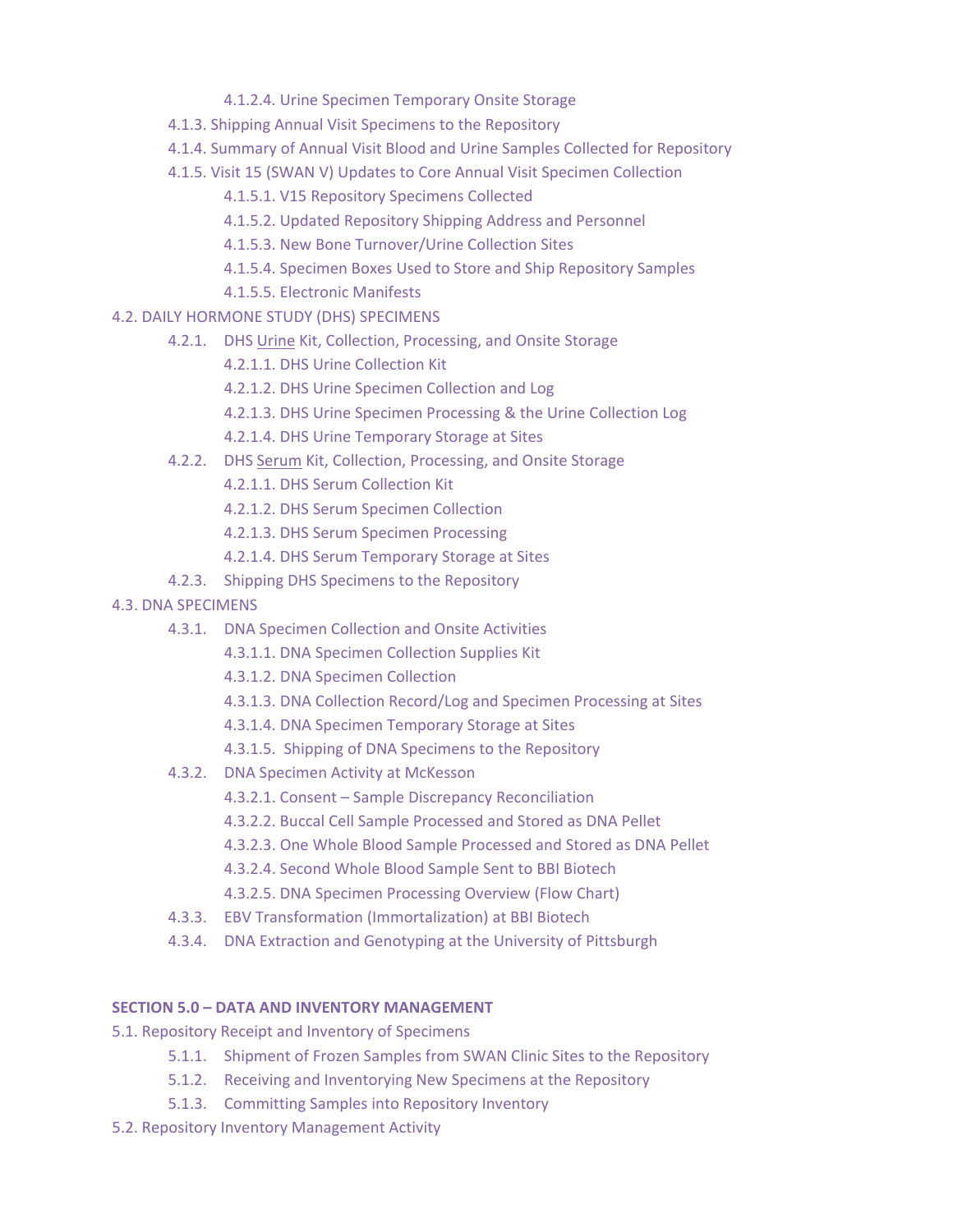- 5.2.1. Inventory Investigations
	- 5.2.1.1. Purpose and Scope
	- 5.2.1.2. Results
- 5.2.2. DNA Renewal Activities
	- 5.2.2.1. Project and Purpose
	- 5.2.2.2. Tasks Involved
	- 5.2.2.3. Results
- 5.3. Repository Data Management and Reporting
	- 5.3.1. IMS Services
	- 5.3.2. Inventory Management at UM
	- 5.3.3. Quarterly Reports
		- 5.3.3.1. Quarterly Reports from Precision to UM
		- 5.3.3.2. Quarterly Reports from UM to SWAN Sites
- 5.4. SWAN Study Data Management at the Repository

## **SECTION 6.0 – REPOSITORY PROCEDURES: APPLICATION, REVIEW, AND RELEASE**

- 6.1. Repository Application Process
	- 6.1.1. Independent Online Review of Available Resources
	- 6.1.2. Step One: Inquiry Checklist Submission
		- 6.1.2.1. Inquiry Checklist Content and Submission
		- 6.1.2.2. Define Sample Request and Sample Size
		- 6.1.2.3. Timing
	- 6.1.3. Step Two: Full Repository Application Submission and Review
		- 6.1.3.1. Repository Application content and submission
		- 6.1.3.2. SRO Review
		- 6.1.3.3. SRAG Review
		- 6.1.3.4. SC Approval
		- 6.1.3.5. NIA Approval
		- 6.1.3.6. Timing
		- 6.1.3.7. Schematic/Flow Chart of Repository Applications and Review
	- 6.1.4. Revising and Resubmitting Applications not Approved
	- 6.1.5. Changes to Approved Applications Requiring Re-Review
- 6.2. Post-Approval Activities
	- 6.2.1. Award Letter
	- 6.2.2. Supplemental Form for use of Genetic Materials
	- 6.2.3. Embargo
	- 6.2.4. MTA and DUA
	- 6.2.5. Destruction Verification Forms
	- 6.2.6. CSAP to SWAN
- 6.3. Release of Repository Resources
	- 6.3.1. Release of Repository Samples
		- 6.3.1.1. Relabeling Requirements for Release of Samples from 2 Sites
	- 6.3.2. ID Encryption of Released Samples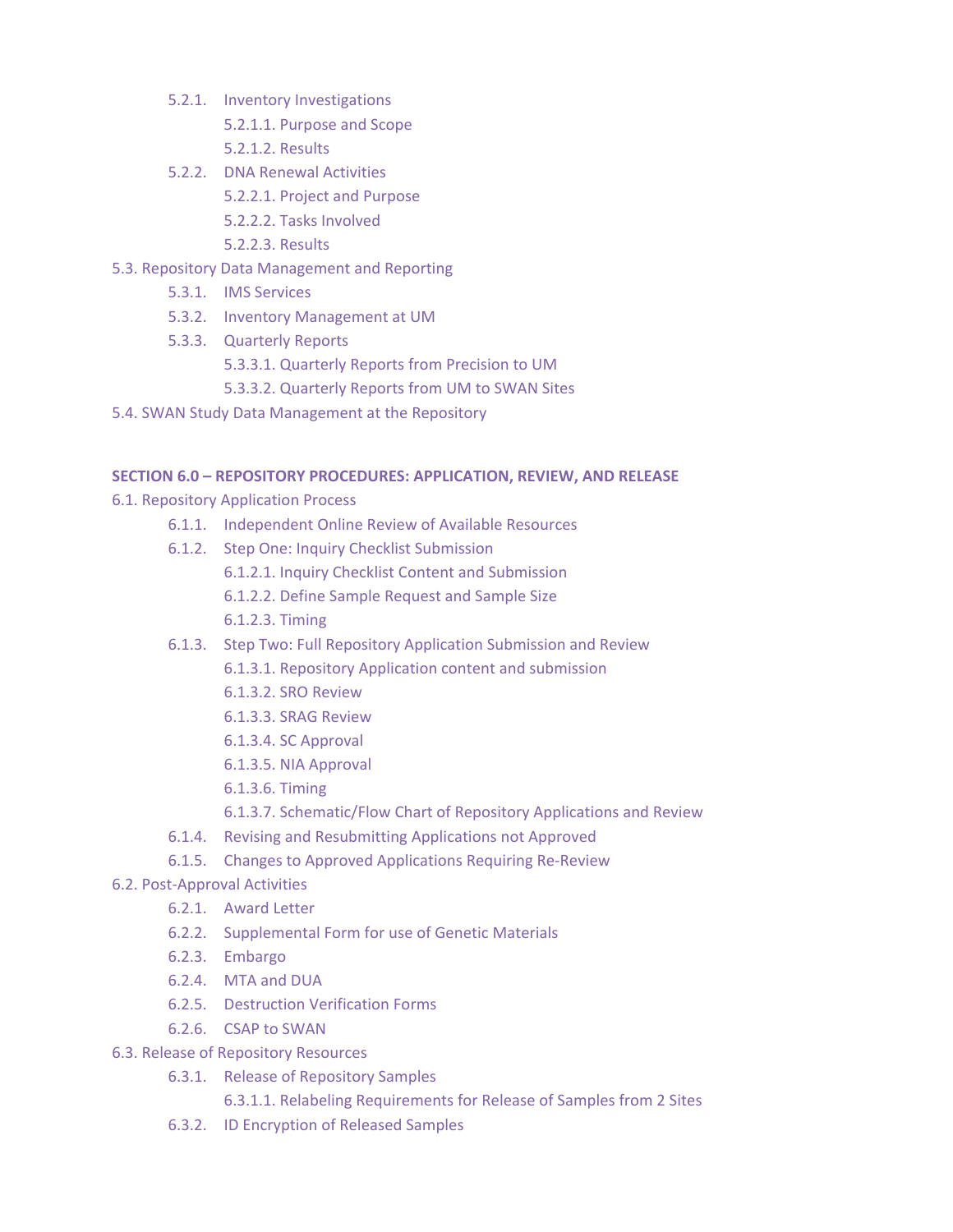- 6.3.3. Release of Coded Data sets
- 6.4. Different Types of Applications
	- 6.4.1. Data-only Applications
		- 6.4.1.1. Repository Data-only Applications, Seeking new funding
		- 6.4.1.2. Repository Data-only Applications, Not seeking new funding
	- 6.4.2. Supplemental Applications 6.4.2.1. Extension of Genetics Supplements
	- 6.4.3. Hybrid Applications

## **SECTION 7.0 – SWAN REPOSITORY PRACTICES AND POLICIES**

- 7.1. Sample Use Policies
	- 7.1.1. Furthering the SWAN Mission
	- 7.1.2. Use of Validated Assays
	- 7.1.3. Reserved Samples
		- 7.1.3.1. SWAN Definition of Reserved Samples
		- 7.1.3.2. Guidelines for Use of Reserved Samples

## 7.2. Cost Recovery Program

- 7.2.1. Initialization of the Cost Recovery Program
- 7.2.2. Current Fee Schedule
- 7.2.3. Exemption from or Reduction of Repository Fees
- 7.3. Return of Data to the Repository
	- 7.3.1. Standard Data Return
	- 7.3.2. Integration with SWAN Core
	- 7.3.3. Expedited Data Return Option
	- 7.3.4. Steps to Return Data
- 7.4. Marketing and Advertising Campaigns
- 7.5. Precision Bioservices Procedures (Confidential restricted access)
	- 7.5.1. List of SOPs and numbers

## **SECTION 8.0 – TOOLS: THE WEBSITE, THE WAREHOUSE, AND OTHER HELPFUL REPOSITORY TOOLS**

8.1. Tools for Investigators / Repository Users

- 8.1.1. Repository Website, Swan Repository.com
- 8.1.2. Data Warehouse
	- 8.1.2.1. Overview
	- 8.1.2.2. Data Warehouse Content and 4-Step Path
	- 8.1.2.3. Updating the Data Warehouse
- 8.1.3. Application Submission System
- 8.1.4. Biospecimen Tables
- 8.1.5. Fees
- 8.1.6. Materials for Approved Applications
- 8.1.7. Other Investigator Tools
- 8.2. Tools for Reviewers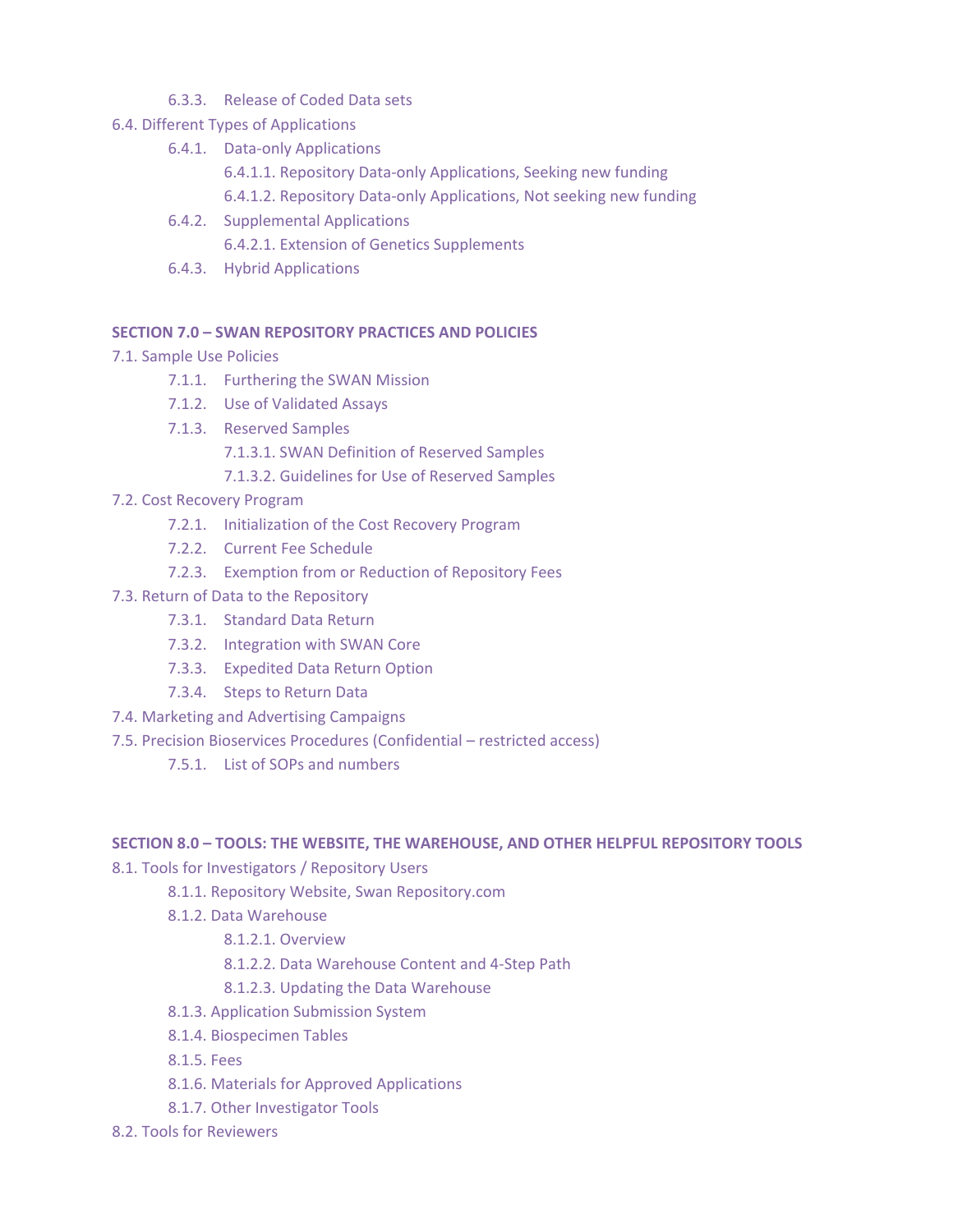Repository Administrative Center Website for Application Reviewers

8.3. Internal Tools for Repository Staff

8.3.1. Application Management

8.3.2. SAS Code Generation from the Data Warehouse

### **SECTION 9.0 – REPOSITORY SPECIMEN INVENTORY**

- 9.1. Annual Visit (Core) Samples Available Summary Tables
	- 9.1.1. Annual Visit Serum
	- 9.1.2. Annual Visit Plasma, from EDTA and Citrate Tubes
	- 9.1.3. Annual Visit Urine
- 9.2. Daily Hormone Study (DHS) Samples Available Summary Tables
	- 9.2.1. DHS Urine
	- 9.2.2. DHS Serum
- 9.3. Genetic Materials
	- 9.3.1. Extracted, Diluted DNA
	- 9.3.2. EBV-Transformed Cells
	- 9.3.3. Buccal Cells
	- 9.3.4. SWAN population Contributing Genetic Materials
- 9.4. Costs Associated with Obtaining Repository Biospecimens

#### **APPENDIX**

## **Section 3 Appendices**

3.1. DNA Informed Consent Forms

- a. Michigan Site 11
- b. Boston/MGH Site 12
- c. Chicago Site 13
- d. UC Davis Site 14
- e. UCLA Site 15
- f. Pittsburgh Site 17
- 3.2.DNA Repository Certificate of Confidentiality

## **Section 4 Appendices**

- 4.1. SWAN Specimen Collection Record (SCR) Forms
	- a. SWAN Core SCR Form
	- b. Daily Hormone Study (DHS) SCR Form
	- c. DNA SCR Form
- 4.2. Blood Draw Diagrams Full collection & Priorities for Short (Inadequate Volume) Draws
- 4.3. SNPs Genotyping in the Initial Repository Genotype Project
- 4.4. SWAN Specimen Collection Overview/Timeline Table

## **Section 6 Appendices**

- 6.1. Inquiry Checklist Form
- 6.2. Repository Application Form
- 6.3. Supplemental Form for use of Genetic Materials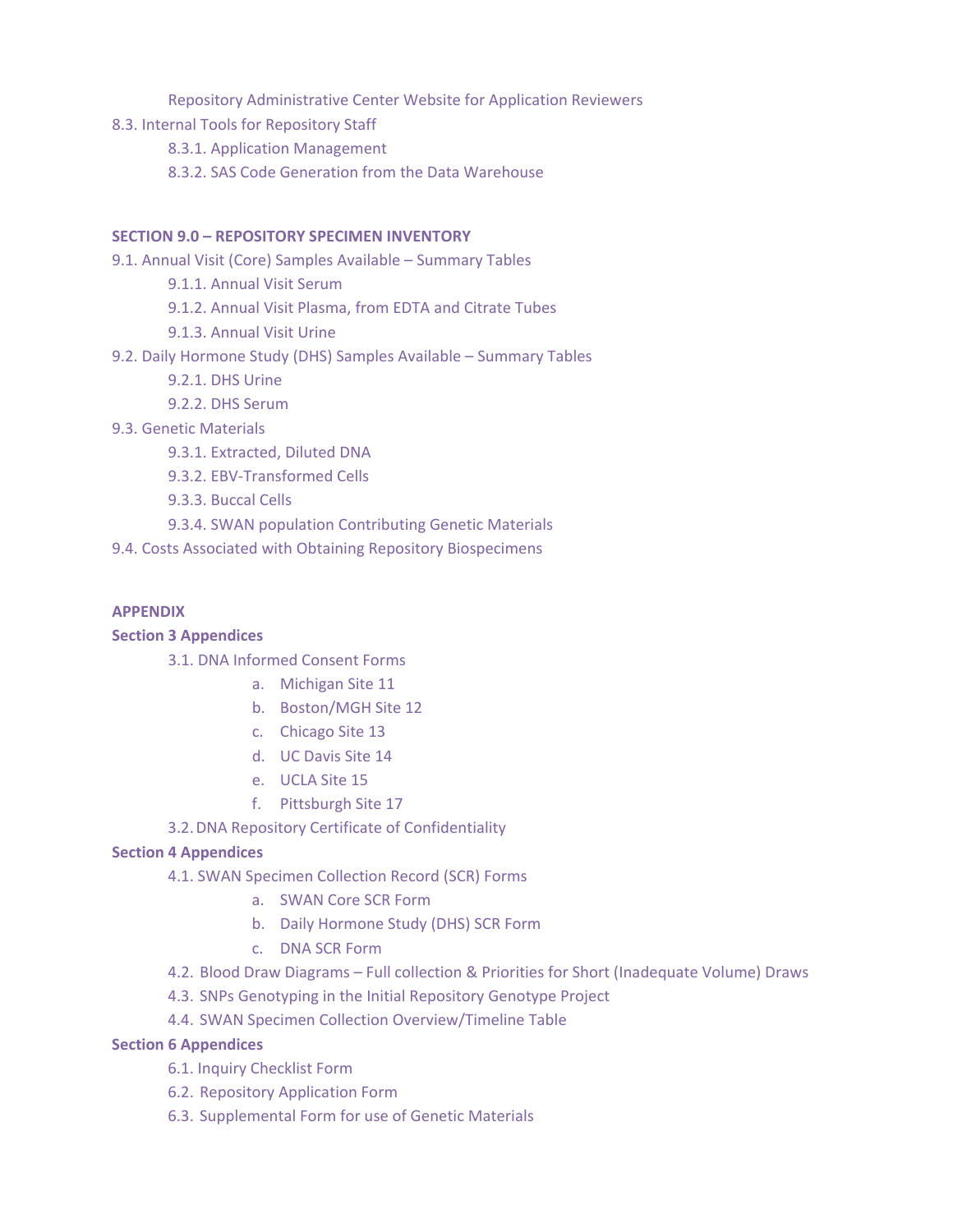- 6.4. Repository MTA and DUA Forms
- 6.5. Repository Destruction Verification Forms

## **Section 7 Appendices**

7.1. Assay Validation Criteria

## **TABLE OF ABBREVIATIONS USED IN THE DOCUMENT**

| <b>Abbreviation</b> | <b>Meaning</b>                                                                          |
|---------------------|-----------------------------------------------------------------------------------------|
| <b>ACD</b>          | Acid Citrate Dexrose (anticoagulant)                                                    |
| <b>CC</b>           | <b>Coordinating Center</b>                                                              |
| <b>CLASS</b>        | Central Laboratory, University of Michigan                                              |
| <b>CSAP</b>         | Concept Sheet and Analysis Plan (SWAN)                                                  |
| dbGaP               | Database of Genotypes and Phenotypes (from National Center for Genomes &<br>Phenotypes) |
| <b>DHS</b>          | Daily Hormone Study                                                                     |
| <b>DNA</b>          | Deoxyribose Nucleic Acid                                                                |
| <b>DTA</b>          | Data Transfer Agreement                                                                 |
| <b>DUA</b>          | Data Use Agreement                                                                      |
| EBV                 | Epstein-Barr Virus                                                                      |
| <b>EDTA</b>         | Ethylene-diamine Tetracetic Acid (anticoagulant)                                        |
| EID                 | Encrypted ID                                                                            |
| <b>FMP</b>          | <b>Final Menstrual Period</b>                                                           |
| <b>ICPSR</b>        | Inter-university Consortium for Political and Social Research                           |
| <b>IMS</b>          | <b>Inventory Management Services</b>                                                    |
| <b>IRB</b>          | <b>Institutional Review Board</b>                                                       |
| <b>ISBER</b>        | International Society for Biological & Environmental Repositories                       |
| IT                  | <b>Information Technology</b>                                                           |
| LOU                 | Letter of Understanding                                                                 |
| <b>MRL</b>          | Medical Research Laboratories, Highland Heights, KY                                     |
| <b>MTA</b>          | <b>Material Transfer Agreement</b>                                                      |
| <b>MOO</b>          | <b>Manual of Operations</b>                                                             |
| <b>NIA</b>          | National Institute on Aging                                                             |
| <b>NIH</b>          | National Institutes of Health                                                           |
| <b>NINR</b>         | National Institute of Nursing Research                                                  |
| <b>ORWH</b>         | Office of Research in Women's Health                                                    |
| <b>OTT</b>          | Office of Technology Transfer                                                           |
| PBMC                | Phosphate-buffered Mononuclear Cells                                                    |
| PD                  | <b>Project Directors</b>                                                                |
| PHI                 | <b>Protected Health Information</b>                                                     |
| SAS                 | <b>Statistical Analysis System</b>                                                      |
| <b>SC</b>           | <b>SWAN Steering Committee</b>                                                          |
| <b>SCR</b>          | Specimen Collection Record (forms)                                                      |
| SNP                 | Single Nucleotide Polymorphism                                                          |
| SRAG                | <b>SWAN Repository Advisory Group</b>                                                   |